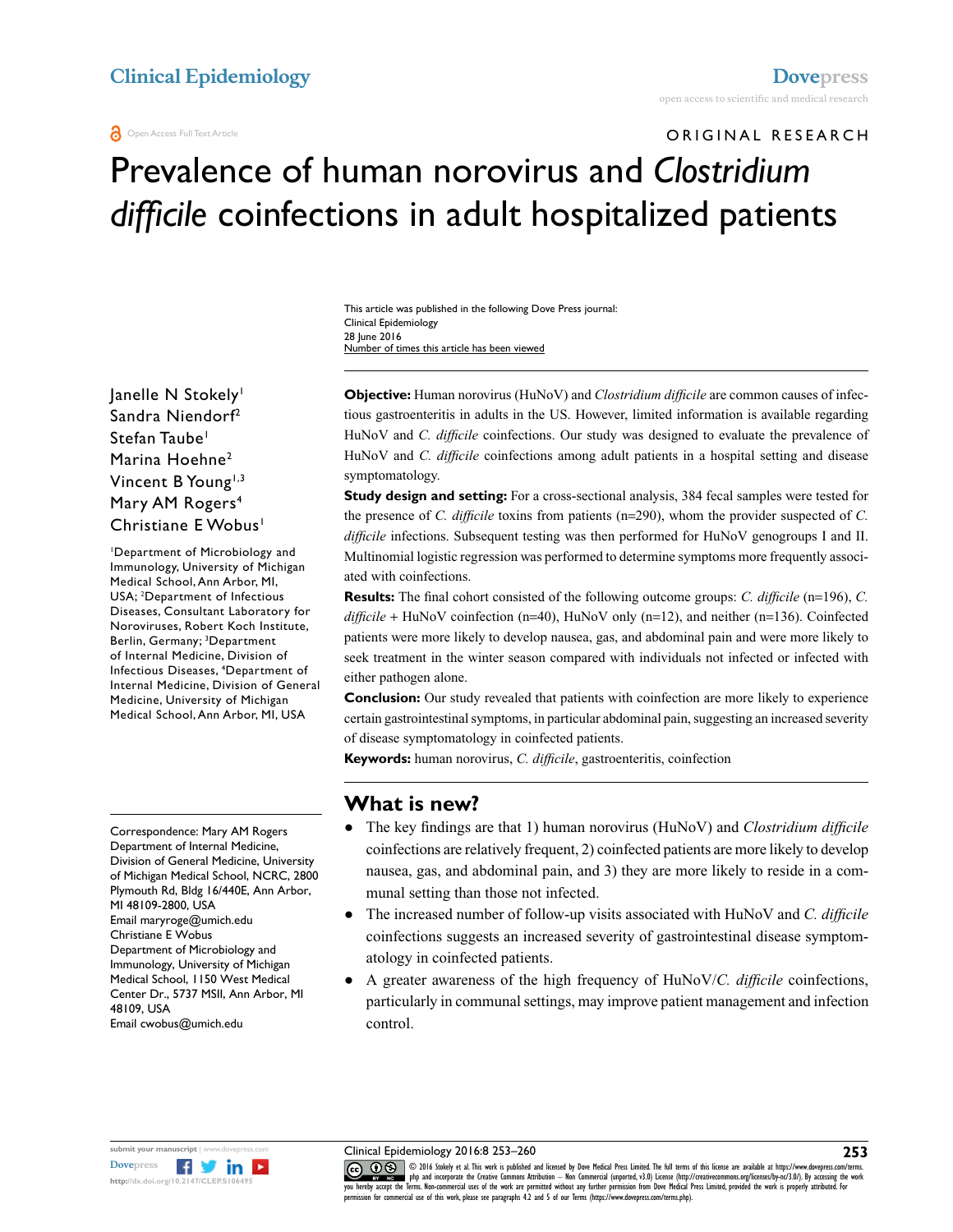## **Introduction**

Acute gastroenteritis (AGE), defined as diarrheal disease of rapid onset potentially accompanied by nausea, vomiting, fever, or abdominal pain, is a major cause of illness in the US resulting in  $\sim$ 179 million episodes of AGE each year.<sup>1</sup> Human norovirus (HuNoV) is the leading cause of AGE outbreaks in the US.<sup>1</sup> In addition, AGE is also an important cause of mortality worldwide, especially in children.<sup>2</sup> In the US, the number of people, mostly elderly, who have suffered a gastroenteritis-related death has doubled during the last decade with *Clostridium difficile* representing the main and HuNoV the second leading infectious causes.<sup>3</sup>

*C. difficile* is a Gram-positive, spore-forming, and toxinproducing bacterium. It is the most common cause of health care-associated infectious gastroenteritis in the US, causing ~3 million infections yearly that result in a significant burden of diarrhea and colitis per year.<sup>4</sup> Over the past decade, the incidence and severity of *C. difficile* infections (CDIs) has been increasing.5 *C. difficile* invades the disrupted intestinal microbiota following antibiotic treatment, and pathogenesis is mainly attributed to the two predominant toxins, TcdA and TcdB. Treatment of CDI includes antibiotic discontinuation, administration of specific antibiotics, such as metronidazole or vancomycin, or in severe cases, fecal transplants.<sup>5</sup> However, colonization does not always result in active infection and a proportion of those exposed become asymptomatic carriers.

HuNoVs are nonenveloped, single-stranded, positivesense ribonucleic acid (RNA) viruses that cause  $\sim$ 20% of all cases of AGE worldwide.<sup>6</sup> In the US alone, these viruses cause ~21 million infections each year.7 Approximately 5.5 million cases, over half (58%) of all food-borne infections are caused by  $HuNoVs<sub>s</sub><sup>8</sup>$  which cost an estimated ~US\$ 5.8 billion.9 Noroviruses are divided into at least seven genogroups (G), three of which infect humans (GI, GII, and GIV).10 Genogroup II genotype 4 (GII.4) noroviruses are the most prevalent and clinically significant HuNoVs, causing approximately two-thirds of all outbreaks.<sup>11</sup> Although, GII.17 strains are emerging and increasing in prevalence.<sup>12</sup> HuNoV symptoms include vomiting and diarrhea, which are rapid in onset but usually resolve in 12–60 hours.<sup>13</sup> Virions are expelled in vomitus and/or feces of symptomatic and asymptomatic carriers for transmission by the fecal-oral route*.* <sup>14</sup> There are currently no specific treatments approved for HuNoV infections aside from supportive care.<sup>15</sup>

Despite their health importance, little is known about the association between *C. difficile* and HuNoVs in the host. Although coinfections with both pathogens have been reported, the cohorts were very limited in number.16–18 Both pathogens have been mistaken as an infectious cause for the other19 because these pathogens share similar symptoms (primarily diarrhea, nausea, abdominal pain, and fever). One study postulated an antagonistic relationship between the two pathogens, in that the pathogens compete against one another and limit the other's pathogenicity.17 However, the risk factors and clinical features associated with coinfections are not well understood. Therefore, the aim of our study was to assess the prevalence of coinfection in a cohort of patients with gastroenteritis, and to examine the symptomatology and characteristics of those coinfected with *C. difficile* and HuNoV. Findings reported herein may help with the clinical management of patients with gastrointestinal symptoms, as well as infection control and prevention.

## **Methods** Study population

The study population has been previously described.<sup>20</sup> A cross-sectional study was conducted at the University of Michigan Health System (UMHS, Ann Arbor, MI, USA), following approval by the Institutional Review Board at the University of Michigan. Symptoms were determined from individual retrospective patient data questionnaires and electronic patient records from UMHS at any time prior to diagnosis of CDI and written informed consent was received from all patients from October 2010 to August 2013. All subjects were adults (18 years and older), who had been admitted for treatment at UMHS and the provider suspected CDI. CDI testing is ordered for symptomatic patients; for example, those with antibiotic-associated diarrhea. For the purpose of this analysis, individuals who were discharged and sought treatment again at least 2 weeks after the initial treatment and hospital discharge were considered reinfected and analyzed separately. For individuals with multiple *C. difficile* test samples, the first test result and sample was used in this study. Controls were patients who tested negative for CDI.

## Stool collection and handling

Stools samples from hospitalized inpatients and ambulatory outpatients presenting to the main hospital or UMHS offsite facilities were obtained, stored in Cary-Blair transport media and tested for *C. difficile* as described.<sup>20</sup> Specifically, clinician-ordered stool specimens were tested for the presence of *C. difficile* glutamate dehydrogenase antigen and toxins A and B using the C. DIFFICILE *QUIK CHEK COMPLETE test* (Techlab, Inc., Blacksburg, VA, USA). All antigen/toxin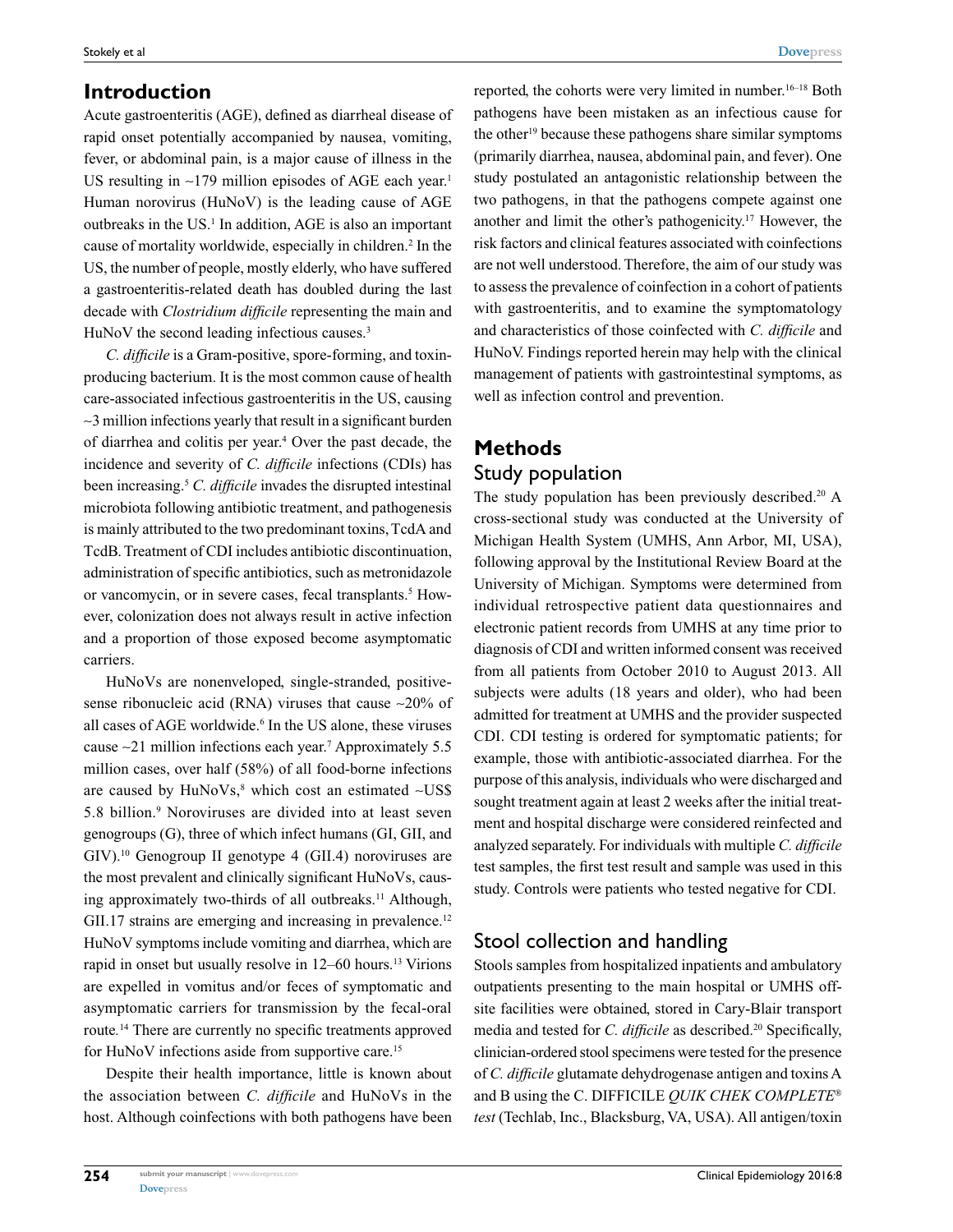Norovirus and *C. difficile* coinfections

discordant stool tests were subjected to analysis for the *tcdB* gene by real-time polymerase chain reaction (PCR) (BD GeneOhm™ Cdiff Assay; Franklin Lakes, NJ, USA). *C. difficile* presence was confirmed by growth on taurocholatecycloserine cefoxitin fructose agar plates and brain heart infusion-supplemented tubes at  $37^{\circ}$ C as described.<sup>21</sup> Remaining stool samples were aliquoted and stored at −80°C.

#### HuNoV testing

To test for the presence of HuNoV, viral RNA was extracted from stool samples using the QIAamp Viral RNA Mini Kit (Qiagen, Redwood City, CA, USA) according to the manufacturer's protocol. RNA was further cleaned up with the TURBO DNA-*free* Ambion RNA kit (Thermo Fisher Scientific, Waltham, MA, USA) following the manufacturer's recommendations.

Samples were first screened for GII HuNoV by TaqMan quantitative reverse transcription-PCR using CFX96 Real Time System (Thermo Fisher Scientific). Oligonucleotide primers and probe specific for the junction between ORF1 and ORF2 of the HuNoV genome were previously described.<sup>22</sup> A 20 µL PCR reaction was performed using iScript onestep quantitative reverse transcription-PCR kit (Bio-Rad Laboratories Inc., Hercules, CA, USA) with the following conditions: 50°C (10 minutes), 95°C (5 minutes); 40 cycles at 94°C (10 seconds) and at 60°C (30 seconds). Standard curves were generated from ten-fold dilutions of plasmid pSC-GII in each run. The pSC-GII plasmid was constructed by amplifying 93 nt from the ORF1/2 junction of GII.4 HuNoV MD145-12 (nt 5007 to 5099, accession number AY032605, a kind gift from K. Green, National Institutes of Health) using the forward primer: AGCCAATGTTCAGATGGATG and reverse primer: TCGACGCCATCTTCATTCAC. The segment was cloned into vector pSC-A-amp/kan using the StrataClone PCR cloning system according to the manufacturer's recommendations. A HuNoV-positive stool sample and sterile water were used in each run as positive and negative controls, respectively.

HuNoV samples were sequenced retrospectively after several years of storage and at least two freeze/thaw cycles. Samples were first analyzed by real-time PCR<sup>22</sup> and RT-nested PCR in the RNA-dependent RNA polymerase gene and the junction of the 3′ end of ORF1 and 5′ end of the ORF2 was used (region A and region  $B/C$  according to Vinje et al<sup>23</sup>). Sample processing, amplification, and sequencing were then performed as described previously.24,25 Amplicons of both gene regions were added to the sequencing reactions using the amplification primers, the BigDye terminator v3.1

cycle sequencing kit, and an ABI 3130xI Genetic Analyzer (Applied Biosystems). Sequences were aligned to prototype sequences drawn from GenBank and phylogenetic analysis was performed using BioEdit (Version  $7.2.5$ ),<sup>26</sup> including CLUSTAL W (Version 1.81)<sup>27</sup> and the PHYLogeny Inference Package (Version 3.6).<sup>28</sup>

#### Determining a detection cutoff for HuNoV-positive samples

Following quantitative PCR for HuNoV, all cycle threshold (CT) values were graphed. Similar to the study by Trang et al,29 we observed a biphasic distribution (data not shown). CT values in one group ranged from 25 to 34, while those in the second group ranged from 35 to 38. To decrease the potential of false positives, a CT value of 34 was chosen as a cutoff for HuNoV detection. Thus in this study, samples with CT values ≤34 were considered HuNoV positive, while samples with a CT value >34 were considered HuNoV negative.

#### Clinical epidemiology

Symptomatology, epidemiologic, and laboratory factors were analyzed to determine if certain variables were predictive of coinfection in comparison to infection with one pathogen. Epidemiologic factors included patient age, sex, race, weight, residence when sampled, and season of diagnosis as well as number of follow-up visits, use of a feeding tube, antibiotic usage within the past 7 days, and history of chronic conditions (defined as history of either cardiac disease, lung disease, kidney disease, diabetes, autoimmune disease, inflammatory bowel disease, and/or acquired immunodeficiency syndrome/ human immunodeficiency syndrome). Symptomatic factors included vomiting, nausea, abdominal pain, urgency, and gas.

#### Data analysis

For statistical analysis, stool samples were categorized as coinfection, HuNoV only, *C. difficile* only, or neither based on laboratory results. A data set of 384 stool samples from 290 patients was used for unadjusted and adjusted analysis. Statistical analyses were performed using SAS/STAT software, Version 9.3 of the SAS System for Windows (SAS Institute Inc., Cary, NC, USA) and Stata MP 14.0 (StataCorp LP, College Station, TX, USA). A two-tailed *P-*value of <0.05 was considered to be significant. The patient characteristics of age, sex, race, weight, residence, and previous conditions were noted at the time of study entry. Pearson's chi-squared test was used for categorical variables and one-way analysis of variance for continuous variables. For antibiotic use in the past 7 days, use of feeding tube, and season (December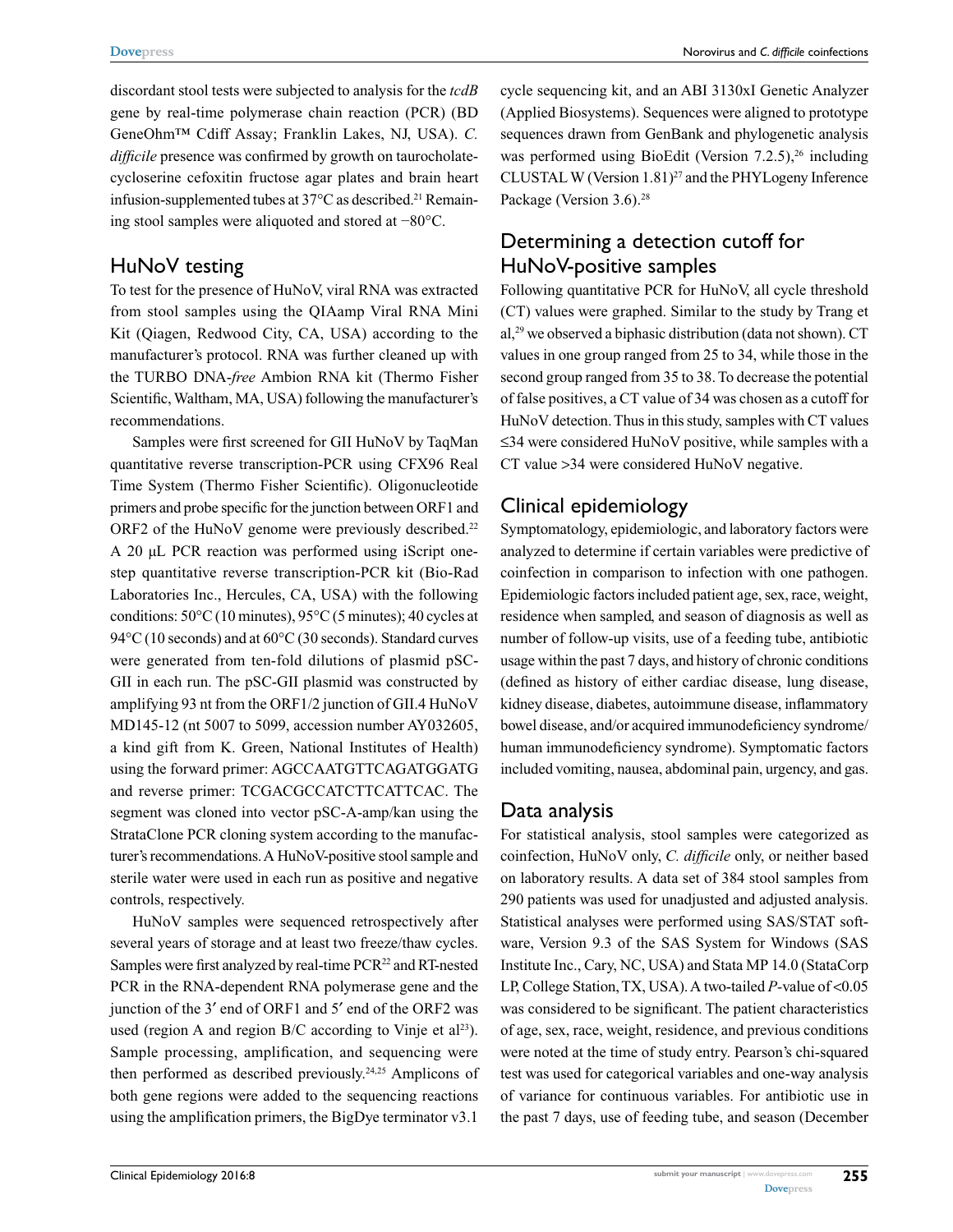through February vs other months) when sample was submitted, a multinomial logistic regression model was used to evaluate the association with infection outcomes, accounting for the clustering within individuals. Likewise, multinomial logistic regression (clustered by patient) was used to calculate odds ratios (ORs) and *P*-values for the association between symptoms and infection outcomes (ie, coinfection, norovirus only, *C. difficile* only, or neither infection) with adjustment for patient characteristics. Neither infection was used as the reference category. All ORs were adjusted for age, sex, and repeated sample collection after 2 weeks.

## **Results**

#### HuNoV screening of study cohort

To determine the level of coinfection between *C. difficile*  and HuNoV, we screened 384 stool samples from 290 UMHS patients for the presence of HuNoV. The age (mean ± standard deviation) of all patients at the time of study entry was 56.2 years (±16.4 years) and 44% were male. Of the 384 stool samples collected, 236 samples were positive for *C. difficile*, while 148 samples tested negative for *C. difficile*. Of the positive *C. difficile* samples, 40 also tested positive for HuNoV (17%)*.* Of the 148 negative *C. difficile* samples, 12 tested positive for HuNoV (8%). A total of ten HuNoV samples were successfully sequenced. Genotyping of nine samples indicated GII.P4/GII.4 2009 HuNoV strains, while one sample contained GII.Pg/GII.1 HuNoV. Fecal samples from 125 patients tested negative for either pathogen and were used as controls. Taken together, the final cohort had the following outcome groups: *C. difficile* only (n=196 specimens, 131 patients), *C. difficile* + HuNoV (n=40 specimens, 24 patients), HuNoV only (n=12 specimens, ten patients), and neither (n=136 specimens, 125 patients).

Age, sex, race, and weight were similar across the four outcome groups at the time of enrollment (Table 1). However, there was a difference in infection depending upon where the patient resided ( $P=0.0004$ ). For those with a coinfection, 21% lived in a rehabilitation center, nursing home, assisted living center, or dormitory, while only 3% of the controls lived in such residences. When included in a multinomial logit model (accounting for clustering), the difference between coinfection (specifically) and controls was significant for residential living (*P*<0.001). There was also a significant difference in residences for those with *C. difficile* and controls (*P*=0.014); 11% of those with *C. difficile* resided in communal residences compared with 3% of the controls. In addition, no significant difference was observed in infections in the winter season

| <b>Characteristics Coinfection Norovirus</b> |            |             | <b>Clostridium Neither</b><br>difficile | 56.7 (14.6) |  |
|----------------------------------------------|------------|-------------|-----------------------------------------|-------------|--|
| Age, mean (SD)                               | 60.2(16.1) | 58.4 (11.8) | 54.8 (18.3)                             |             |  |
| Female, n (%)                                | 14 (58)    | 5(50)       | 68 (52)                                 | 74 (59)     |  |
| Race (White),<br>n (%)                       | 22 (96)    | 7 (78)      | 114(91)                                 | 110(91)     |  |
| Weight (lb),<br>mean (SD)                    |            |             |                                         |             |  |
| Female                                       | 149 (50)   | 174 (68)    | 164(53)                                 | 168 (65)    |  |
| Male                                         | 181 (55)   | 226 (27)    | 183 (54)                                | 199 (53)    |  |
| Residence, n (%)                             |            |             |                                         |             |  |
| Single family                                | 19 (79)    | 9 (90)      | II6 (89)                                | 121 (97)    |  |
| Multiple <sup>a</sup>                        | 5(21)      | (10)        | 14(11)                                  | 4(3)        |  |
| Previous                                     | 18 (75)    | 7 (70)      | 73 (56)                                 | 87 (70)     |  |
| conditions <sup>b</sup> , n $(\%)$           |            |             |                                         |             |  |
| Winter <sup>c</sup> , n (%)                  | 19 (47)    | 4 (33)      | 56 (29)                                 | 36 (26)     |  |
| Feeding tube,<br>n (%)                       | 9 (22)     | (8)         | 37 (19)                                 | 29 (21)     |  |
| Antibiotics in<br>past 7 days, n (%)         | 33 (82)    | 10(83)      | 176 (90)                                | 109(0)      |  |

Notes: <sup>a</sup>Rehabilitation center (n=10), assisted living center (n=9), nursing home (n=3), dormitory (n=1), other (n=1). <sup>b</sup>Heart disease, lung disease, kidney disease, diabetes, autoimmune disease, inflammatory bowel disease, and/or AIDS/HIV. c Sample collected in December through February.

(*P*=0.090) across all groups. However, a direct comparison of coinfection versus control (47% of coinfections occurred in the winter compared with 26% for controls) within a multinomial logit model demonstrated significance (*P*=0.017). Analysis of recent antibiotic use indicated no difference across all four outcome groups combined; although when patients with *C. difficile* were directly compared with controls in the multinomial logit model, the difference was significant  $(P=0.015)$ .

Clinical symptoms of vomiting (*P*=0.013), nausea  $(P=0.002)$ , and abdominal pain  $(P=0.012)$  showed significant difference among outcomes, while no differences were observed for the symptoms of gastrointestinal urgency (*P*=0.920) or gas (*P*=0.650) (Table 2). Nausea and vomiting were particularly present in patients with HuNoV (75%) (Figure 1). Vomiting symptoms were typically combined with nausea and few to no patients presented with vomiting only (Figure 1). Furthermore, abdominal pain was the symptom that best differentiated those patients with a coinfection as abdominal pain occurred in 70% of those with a coinfection compared with 57% in controls (*P*=0.002) (Table 2). No significant difference in abdominal pain was observed between patients with *C. difficile*-only infections and hospitalized controls.

To identify clinical symptoms and characteristics that differentiated coinfected patients from the other outcome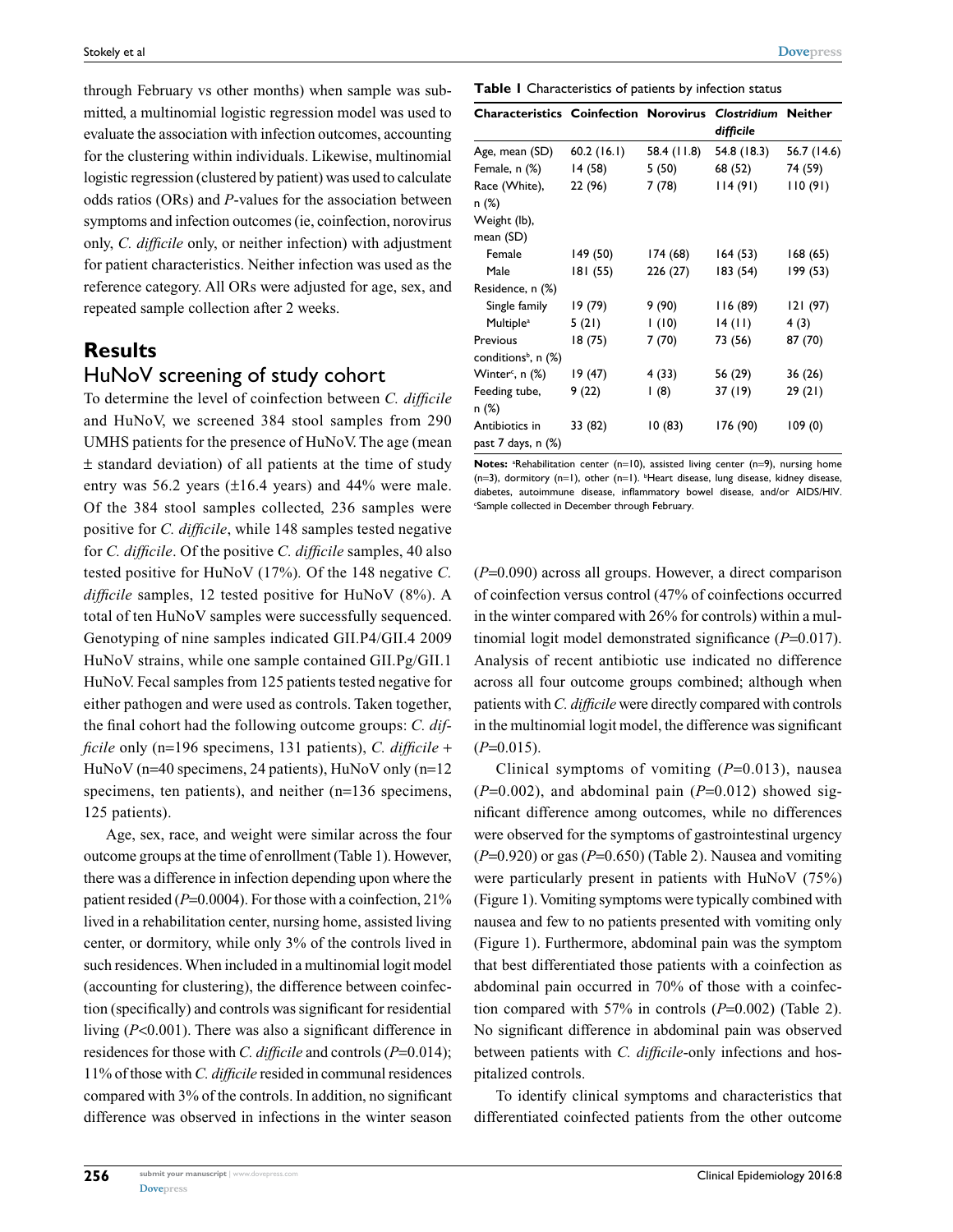| Characteristic   | <b>Coinfection</b><br>$(n=40)$ | <b>Norovirus</b><br>only<br>$(n=12)$ | Clostridium<br>difficile only<br>$(n=196)$ | <b>Neither</b><br>$(n=136)$ |  |
|------------------|--------------------------------|--------------------------------------|--------------------------------------------|-----------------------------|--|
| Vomiting (%)     |                                |                                      |                                            |                             |  |
| Yes              | 16(40)                         | 9 (75)                               | 74 (38)                                    | 38 (28)                     |  |
| No               | 24 (60)                        | 3(25)                                | 122 (62)                                   | 98 (72)                     |  |
| Nausea (%)       |                                |                                      |                                            |                             |  |
| Yes              | 27 (68)                        | 10(83)                               | 109 (44)                                   | 57 (42)                     |  |
| No               | 13 (32)                        | 2(17)                                | 87 (56)                                    | 79 (58)                     |  |
| Abdominal        |                                |                                      |                                            |                             |  |
| pain $(\%)$      |                                |                                      |                                            |                             |  |
| Yes              | 28 (70)                        | 8(67)                                | 104(53)                                    | 77 (57)                     |  |
| No               | 12 (30)                        | 4 (33)                               | 92 (47)                                    | 59 (43)                     |  |
| Gastrointestinal |                                |                                      |                                            |                             |  |
| urgency (%)      |                                |                                      |                                            |                             |  |
| Yes              | 24 (62)                        | 7 (58)                               | 112 (57)                                   | 82(61)                      |  |
| No               | 15 (38)                        | 5 (42)                               | 84 (43)                                    | 53 (39)                     |  |
| $Gas (\%)$       |                                |                                      |                                            |                             |  |
| Yes              | 26 (65)                        | 6(50)                                | 17(60)                                     | 76 (56)                     |  |
| No               | 14 (35)                        | 6 (50)                               | 78 (40)                                    | 60 (44)                     |  |





**Figure 1** Differences in nausea and vomiting by type of infection. **Note:** The percentage of patients in each outcome group was graphed according to symptoms: vomiting only, nausea only, neither, or both.

groups with adjustment for demographic characteristics, repeated sampling (after 2 weeks post original sample), and using a quantitative PCR CT cutoff of 34 for HuNoV, there was a significant interaction between nausea and vomiting and infection status (Table 3). Coinfection was more likely in patients who presented with abdominal pain (OR =4.77, 95% confidence interval [CI]: 2.09–10.9]), nausea (OR =4.30, 95% CI: 1.65–11.3), gas (OR =2.30, 95% CI: 1.03–5.10), or had a diagnosis during the winter season (December–February) (OR =2.30, 95% CI: 1.0–4.82). Patients with *C. difficile*only infection also had significant nausea and abdominal pain (OR =1.94, 95% CI: 1.04–3.60 and OR =1.70, 95% CI: 1.06–2.73, respectively). The ORs were greater in coinfected patients compared with *C. difficile-*only infection suggesting a greater prevalence of nausea and abdominal pain in the coinfected group. When coinfection was directly compared with *C. difficile* only, abdominal pain remained more prevalent in those with coinfection (OR = 2.10, 95%) CI:  $1.11-3.98$ ,  $P=0.023$ ). In addition, follow-up visits were greater in coinfection versus *C. difficile* only (*P*=0.042). Those with HuNoV-only infections were significantly more likely to experience vomiting (OR =5.47, 95% CI: 0.85–34.8) compared with coinfected and *C. difficile*-only infected patients, who showed no significant association for vomiting as a symptom (OR = 1.02, 95% CI: 0.40–2.63 and OR =1.21, 95% CI: 0.63–2.35, respectively). As expected, patients with *C. difficile*-only infection showed a 2.89 greater odds (95% CI: 1.47–5.69) of having used antibiotics in the 7 days prior to sampling (*P*=0.002). Taken together, these data indicate that coinfected patients were more likely to develop nausea, gas, and abdominal pain, and were more likely to seek treatment in the winter season compared with those infected with either pathogen alone.

**Table 3** Adjusted ORs for disease outcome using multinomial logistic regression<sup>a</sup>

| Disease outcome               | <b>Coinfection</b> |               |         | <b>Norovirus only</b> |                |         | Clostridium difficile only |               |         |
|-------------------------------|--------------------|---------------|---------|-----------------------|----------------|---------|----------------------------|---------------|---------|
|                               | OR                 | 95% CI        | P-value | <b>OR</b>             | 95% CI         | P-value | <b>OR</b>                  | 95% CI        | P-value |
| Vomiting                      | 1.02               | $0.40 - 2.63$ | 0.96    | 5.47                  | $0.85 - 34.8$  | 0.07    | 1.21                       | $0.63 - 2.35$ | 0.56    |
| Nausea                        | 4.33               | $1.65 - 11.3$ | 0.003   | 3.30                  | $0.39 - 28.1$  | 0.27    | 1.94                       | $1.04 - 3.60$ | 0.04    |
| Vomiting/nauseab              |                    |               | 0.008   |                       |                | < 0.001 |                            |               | 0.004   |
| Abdominal pain                | 4.77               | $2.09 - 10.9$ | < 0.001 | 0.77                  | $0.21 - 2.88$  | 0.70    | 1.70                       | $1.06 - 2.73$ | 0.03    |
| Urgency                       | 1.53               | $0.70 - 1.83$ | 0.29    | 1.21                  | $0.34 - 4.24$  | 0.77    | 1.14                       | $0.71 - 1.83$ | 0.59    |
| Gas                           | 2.30               | $1.03 - 5.10$ | 0.04    | 1.03                  | $0.30 - 3.58$  | 0.96    | 1.55                       | $0.97 - 2.49$ | 0.07    |
| Winter season diagnosis       | 2.30               | $1.0 - 4.82$  | 0.03    | 1.29                  | $0.36 - 4.60$  | 0.69    | 1.07                       | $0.65 - 1.77$ | 0.78    |
| Chronic condition history     | 1.34               | $0.41 - 4.35$ | 0.62    | 0.78                  | $0.15 - 4.1$   | 0.76    | 0.90                       | $0.48 - 1.67$ | 0.73    |
| Follow-up visit number        | 1.71               | $0.78 - 3.73$ | 0.18    | 1.63                  | $0.49 - 5.44$  | 0.42    | .8                         | $0.96 - 3.40$ | 0.07    |
| Use of feeding tube           | 0.1                | $0.46 - 2.57$ | 0.86    | 0.33                  | $0.041 - 2.70$ | 0.30    | 0.85                       | $0.49 - 1.48$ | 0.56    |
| Antibiotic use in past 7 days | 2.07               | $0.70 - 6.16$ | 0.19    | 44. ا                 | $0.29 - 7.29$  | 0.66    | 2.89                       | $1.47 - 5.69$ | 0.002   |

Notes: <sup>a</sup>lndividuals without norovirus or *C. difficile* infection constituted the reference category. All ORs were adjusted for age, sex, and repeated sample collection after 2 weeks. b The interaction term for nausea and vomiting. A *P*-value of <0.05 was considered significant.

**Abbreviations:** CI, confidence interval; OR, odds ratio.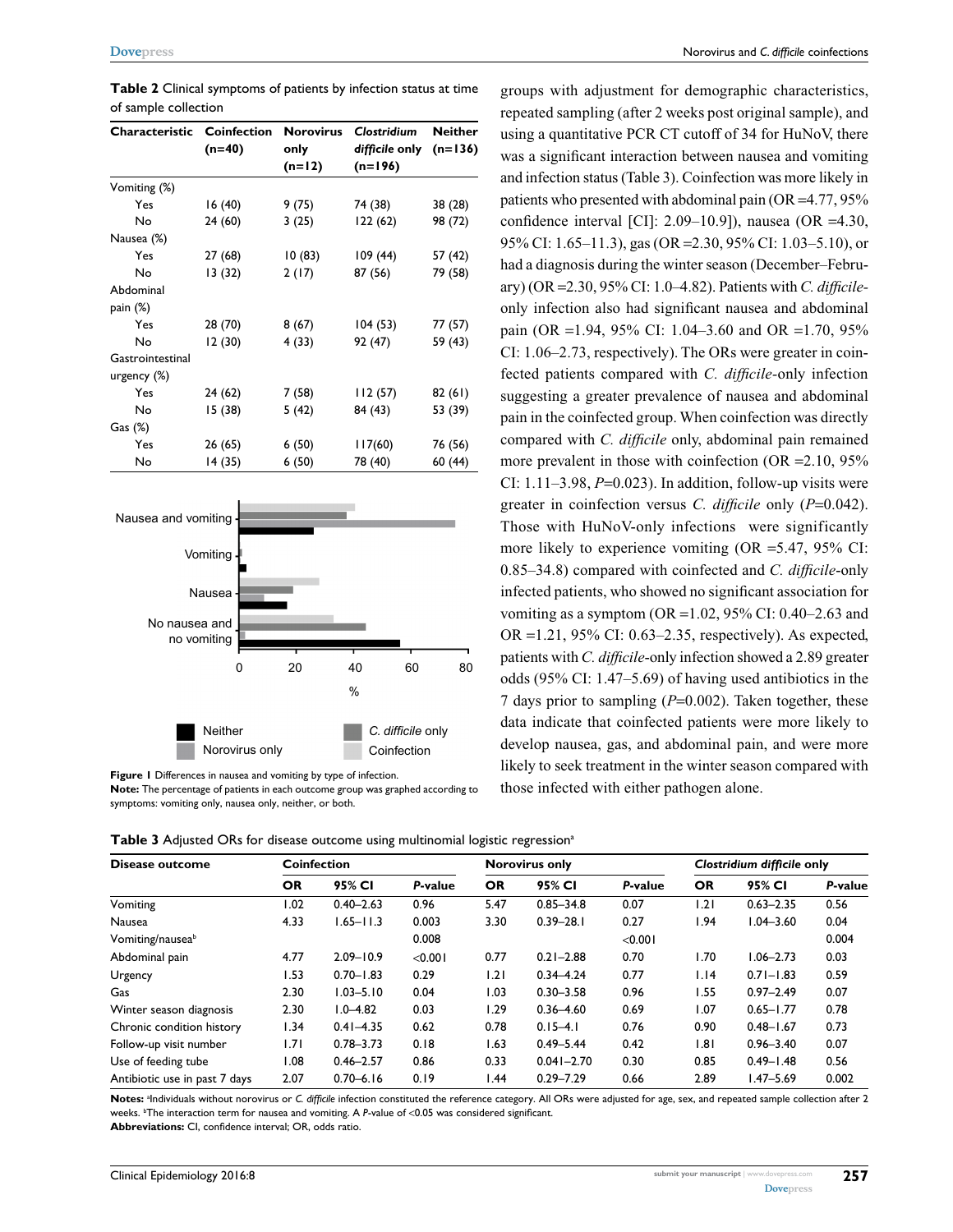#### **Discussion**

The aim of this study was to determine the prevalence of *C. difficile* and HuNoV coinfection in order to aid in clinical diagnosis, patient management, and infection control in the future. Our comprehensive analysis of coinfection with HuNoV and *C. difficile* in adult hospitalized patients indicated that coinfections with these two pathogens occur relatively frequently in this patient population. Our findings further indicate that patients with CDI experiencing nausea with or without vomiting, abdominal pain, and/or gas have a greater likelihood of being coinfected with HuNoV, especially during the winter season.

Several main conclusions can be drawn from the data presented in this study. First, our study confirmed findings from previous studies regarding the occurrence of coinfections of *C. difficile* and HuNoV. Previous studies in a pediatric population reported coinfection rates that ranged from 13% to 17%,16,18 while 13% coinfection rates were reported in hospital-acquired CDI,<sup>30</sup> and 16% in a long-term care facility.17 Using a next-generation sequencing approach, an 18% coinfection rate  $(4/22)$  was detected.<sup>31</sup> The prevalence of coinfection in our cohort of 384 samples was 10%. These slightly higher rates in previous studies may be due to a variety of reasons, such as smaller sample sizes, children being more likely to have asymptomatic *C. difficile* colonization in the intestinal tract,<sup>5</sup> increased person-to-person transmission within long-term care facilities due to close proximity, or because we included a threshold for HuNoV positivity in our study.

The overall finding of coinfection raises the question regarding changes in disease severity in *C. difficile*- or HuNoV-infected patients compared with those coinfected with both pathogens. The second finding from our study was that patients with coinfection showed the highest mean number of follow-up visits compared with the other groups, consistent with the idea that concurrent pathogen infection may cause more severe disease outcomes than infection by either pathogen alone. Therefore, data presented herein indicate that the two pathogens may work synergistically when infecting concurrently to yield an intensified clinical impact in the host.

Third, our data demonstrated that the symptomatology of coinfections is not necessarily a combination of symptoms experienced with infection by a single pathogen. Vomiting is a well-characterized symptom during HuNoV infection.<sup>32</sup> However, vomiting is not a feature of CDI and no association with vomiting was seen in *C. difficile-*infected patients in our study. Interestingly, no association between vomiting and coinfection was observed. Instead, coinfection of *C. difficile* and HuNoV was associated with nausea, abdominal pain, and gas, symptoms more frequently experienced by patients infected with *C. difficile*. These data indicate that symptoms caused by CDI may be dominant over HuNoV-induced symptoms in the setting of coinfection. Thus, in clinical settings, it may be beneficial (eg, for infection control or patient management) to take into account that patients who are diagnosed with CDI and present the symptoms of abdominal pain, gas, and nausea with or without vomiting may also be coinfected with HuNoV. This would be particularly important during the winter season because our findings also suggest that the season of diagnosis can impact the likelihood of coinfection in patients as the incidence of coinfection was significantly higher during the winter months. HuNoV infections often peak in the winter months in the Northern Hemisphere.<sup>33,34</sup> In contrast, CDI does not show seasonality trends because CDI rates are largely a result of antibiotics use.<sup>5</sup> Therefore, the overall greater prevalence of HuNoV in the population during the winter months likely resulted in the greater odds of coinfection during winter that we observed in this study.

The current study also has certain limitations. One was the use of storage buffer for fecal samples. Transport of stool samples containing enteric bacterial pathogens often uses Cary Blair media (pH  $>8$ ),<sup>35</sup> and it was used in our study. However, HuNoVs are inactivated by alkaline pH.<sup>36</sup> At pH 8, increased solvent exposure of tyrosine residues and secondary structure changes were observed, resulting in reversible dissociation of the viral capsid. Thus, the pH of the Cary Blair buffer was not optimal for viral transport/storage and may have resulted in degradation of viral particles over time and a loss of HuNoV titers in the sample. This most likely explains our low sequencing success rate since samples were sequenced several years after collection and repeated freeze/ thaw events. Therefore, it is also unlikely that the HuNoV genome titers measured reflect accurately the viral titers at the time of collection. Furthermore, the inadequate storage buffer may have resulted in an underreporting of HuNoV infections, particularly since we utilized a threshold for HuNoV titers to prevent false-positive classification. Therefore, for any future studies of viral and bacterial coinfection, fresh, unmodified samples should be collected. Alternatively, parallel stool aliquots may be collected in viral as well as bacterial transport media.

Though our study design has limitations, the results may provide important guidelines for clinical practice and infection prevention. The identification of HuNoV in patients originally diagnosed to only have CDI is crucial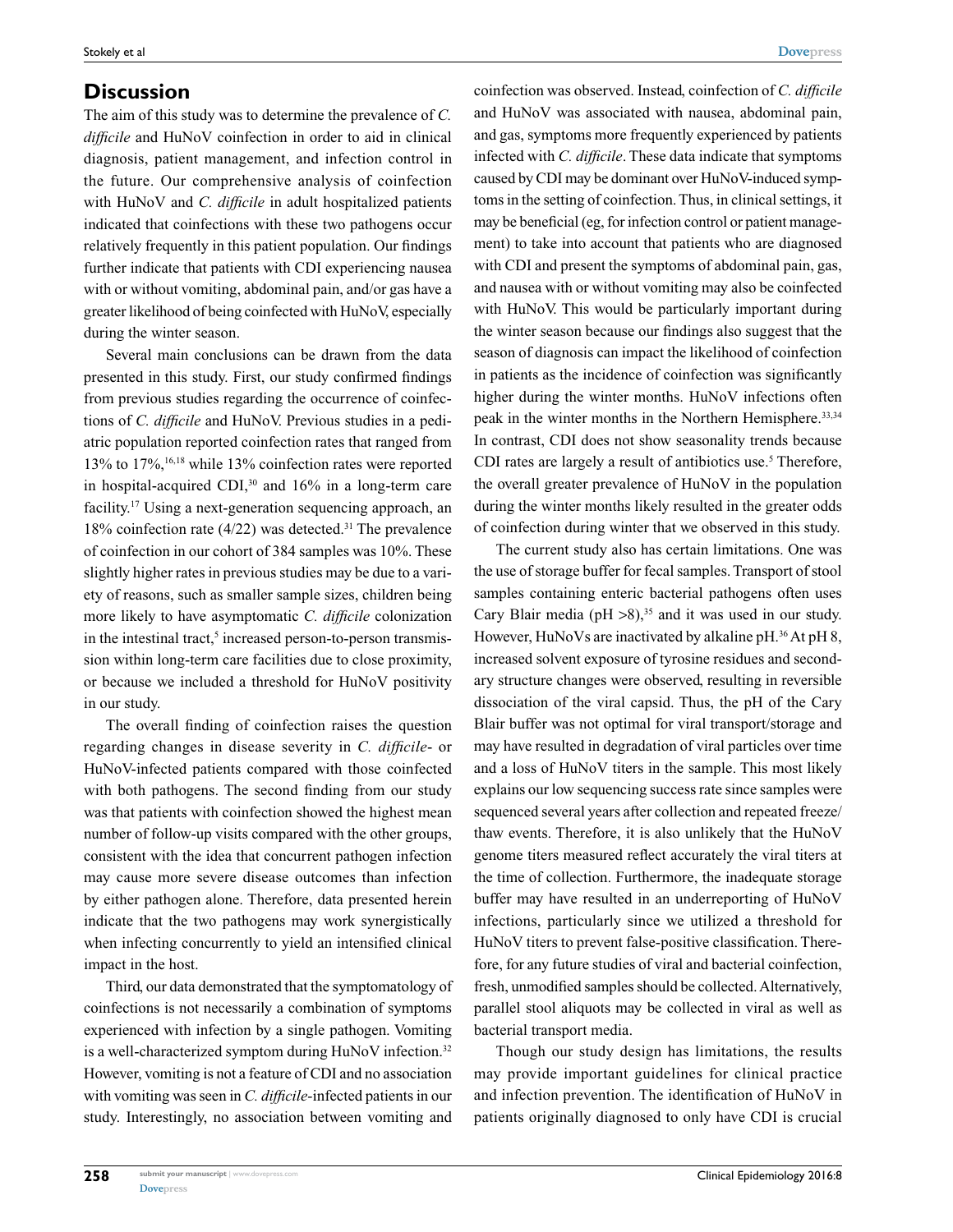Norovirus and *C. difficile* coinfections

in the clinical setting due to the highly contagious nature of the virus, where as little as 18 HuNoV particles were estimated to be sufficient to cause an infection.<sup>37</sup> Additionally, HuNoV shedding for weeks to months after the resolution of symptoms makes these viruses a key pathogen to be regulated by infection control in acute care settings.<sup>38</sup> In addition, while limited studies have identified HuNoV/ CDI coinfection in hospitalized and long-term care facility patients, our study serves as the first comprehensive analysis of coinfection with these two pathogens in adult hospitalized patients. This increased knowledge about the potential burden of coinfection in patients with gastrointestinal symptoms in clinical settings may result in improved diagnostic procedures.

In summary, we confirmed previous studies that coinfections of HuNoV and *C. difficile* occur in adult patients presenting clinical symptoms of gastroenteritis. Our study revealed that patients with coinfection are more likely to experience certain gastrointestinal symptoms – abdominal pain, gas, and nausea with or without vomiting – and show increased numbers of follow-up visits, suggesting direct or indirect interactions between these pathogens in the host during infection. These findings are consistent with an increased severity of disease in coinfected individuals but future studies are needed to identify the underlying mechanisms of pathogen interactions within the host, or whether the order of pathogen acquisition dictates patient outcomes. Regardless, clinicians diagnosing patients with CDI should be aware of possible HuNoV coinfections and the consequences for clinical treatment and infection prevention management.

#### **Acknowledgments**

This project was funded by the National Institutes of Health Enterics Research Investigational Network (ERIN) award #AI090871 and supported by the University of Michigan Health System. The authors would like to thank Dr K. Green (National Institutes of Health, Bethesda, MD, USA) for her kind gift of the plasmid encoding the full-length clone of HuNoV MD145-12. Stefan Taube's current affiliation is: University of Lübeck, Institute for Virology and Cell Biology, Building 62, Ratzeburger Allee 160, D-23562 Lübeck, Germany.

#### **Disclosure**

The authors report no conflicts of interest in this work.

#### **References**

- 1. Hall AJ, Wikswo ME, Manikonda K, Roberts VA, Yoder JS, Gould LH. Acute gastroenteritis surveillance through the National Outbreak Reporting System, United States. *Emer Infect Dis*. 2013;19:1305–1309.
- 2. Black RE, Cousens S, Johnson HL, et al. Global, regional, and national causes of child mortality in 2008: a systematic analysis. *Lancet*. 2010;375:1969–1987.
- 3. Hall AJ, Curns AT, McDonald LC, Parashar UD, Lopman BA. The roles of *Clostridium difficile* and norovirus among gastroenteritis-associated deaths in the United States, 1999–2007. *Clin Infect Dis*. 2012;55: 216–223.
- 4. Dubberke E. *Clostridium difficile* infection: the scope of the problem. *J Hosp Med*. 2012;7 Suppl 3:S1–4.
- 5. Britton RA, Young VB. Role of the intestinal microbiota in resistance to colonization by *Clostridium difficile*. *Gastroenterology*. 2014;146:1547–1553.
- 6. Ahmed SM, Hall AJ, Robinson AE, et al. Global prevalence of norovirus in cases of gastroenteritis: a systematic review and meta-analysis. *Lancet Infect Dis*. 2014;14:725–730.
- 7. Hall AJ, Lopman BA, Payne DC, et al. Norovirus disease in the United States. *Emerg Infect Dis*. 2013;19:1198–1205.
- 8. Scallan E, Hoekstra RM, Angulo FJ, et al. Foodborne illness acquired in the United States – major pathogens. *Emerg Infect Dis*. 2011;17:  $7-15.$
- 9. Scharff RL. *Health Related Costs from Foodborne Illness in the United States*. Washington DC: Georgetown University; 2010.
- 10. Vinje J. Advances in laboratory methods for detection and typing of norovirus. *J Clin Microbiol*. 2015;53(2):373–381.
- 11. Vega E, Barclay L, Gregoricus N, Shirley SH, Lee D, Vinje J. Genotypic and epidemiologic trends of norovirus outbreaks in the United States, 2009 to 2013. *J Clin Microbiol*. 2014;52:147–155.
- 12. Chan MC, Lee N, Hung TN, et al. Rapid emergence and predominance of a broadly recognizing and fast-evolving norovirus GII.17 variant in late 2014. *Nat Commun*. 2015;6:10061.
- 13. Atmar RL, Estes MK. The epidemiologic and clinical importance of norovirus infection. *Gastroenterol Clin North Am*. 2006;35: 275–290.
- 14. Lopman B, Gastañaduy P, Park GW, Hall AJ, Parashar UD, Vinjé J. Environmental transmission of norovirus gastroenteritis. *Curr Opin Virol*. 2012;2:96–102.
- 15. Rocha-Pereira J, Neyts J, Jochmans D. Norovirus: targets and tools in antiviral drug discovery. *Biochem Pharmacol*. 2014;91:1–11.
- 16. El Feghaly RE, Stauber JL, Tarr PI, Haslam DB. Viral co-infections are common and are associated with higher bacterial burden in children with *Clostridium difficile* infection. *J Pediatr Gastroenterol Nutr*. 2013;57:813–816.
- 17. Ludwig A, Sato K, Schirmer P, et al. Concurrent outbreaks with coinfection of norovirus and *Clostridium difficile* in a long-term-care facility. *Epidemiol Infect*. 2013;141:1598–1603.
- 18. Stockmann C, Rogatcheva M, Harrel B, et al. How well does physician selection of microbiologic tests identify *Clostridium difficile* and other pathogens in paediatric diarrhoea? Insights using multiplex PCR-based detection. *Clin Microbiol Infect*. 2015;21:179 e9–15.
- 19. Cunha BA, Thekkel V, Eisenstein L. Community-acquired norovirus diarrhoea outbreak mimicking a community-acquired *C. difficile* diarrhoea outbreak. *J Hosp Infect*. 2008;70:98–100.
- 20. Rogers MA, Greene MT, Young VB, et al. Depression, antidepressant medications, and risk of *Clostridium difficile* infection. *BMC Med*. 2013;11:121.
- 21. Walk ST, Micic D, Jain R, et al. *Clostridium difficile* ribotype does not predict severe infection. *Clin Infect Dis*. 2012;55:1661–1668.
- 22. Hoehne M, Schreier E. Detection of Norovirus genogroup I and II by multiplex real-time RT-PCR using a 3'-minor groove binder-DNA probe. *BMC Infect Dis*. 2006;6:69.